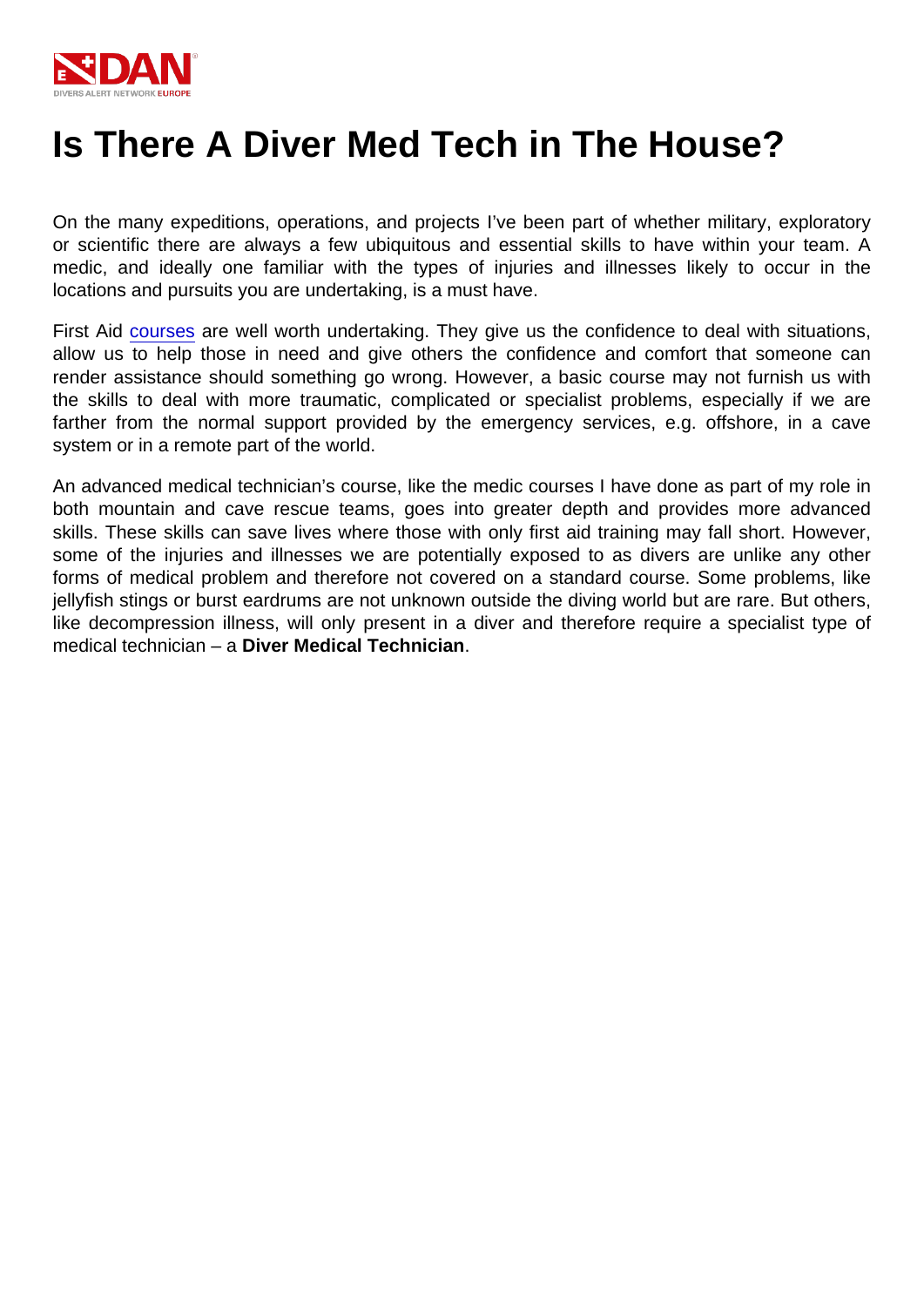

I attended the course run by DAN Europe Instructor and The Diver Medic founder Chantelle Newman. A course like this is normally run over ten days but now there is an option to train a significant proportion of the theory elements online before attending five days of hands-on learning. The online syllabus covers the full range of topics using slides, reading, audio and video material and can be completed at a student's own pace and to fit in around that student's life. My work means I keep odd hours, days and weeks and tend to have a busy schedule. It's unlikely I would have been able to ring-fence two full weeks to attend this course. However, completing the **online work** over the weeks leading up to a **five day face-to-face group course** was manageable.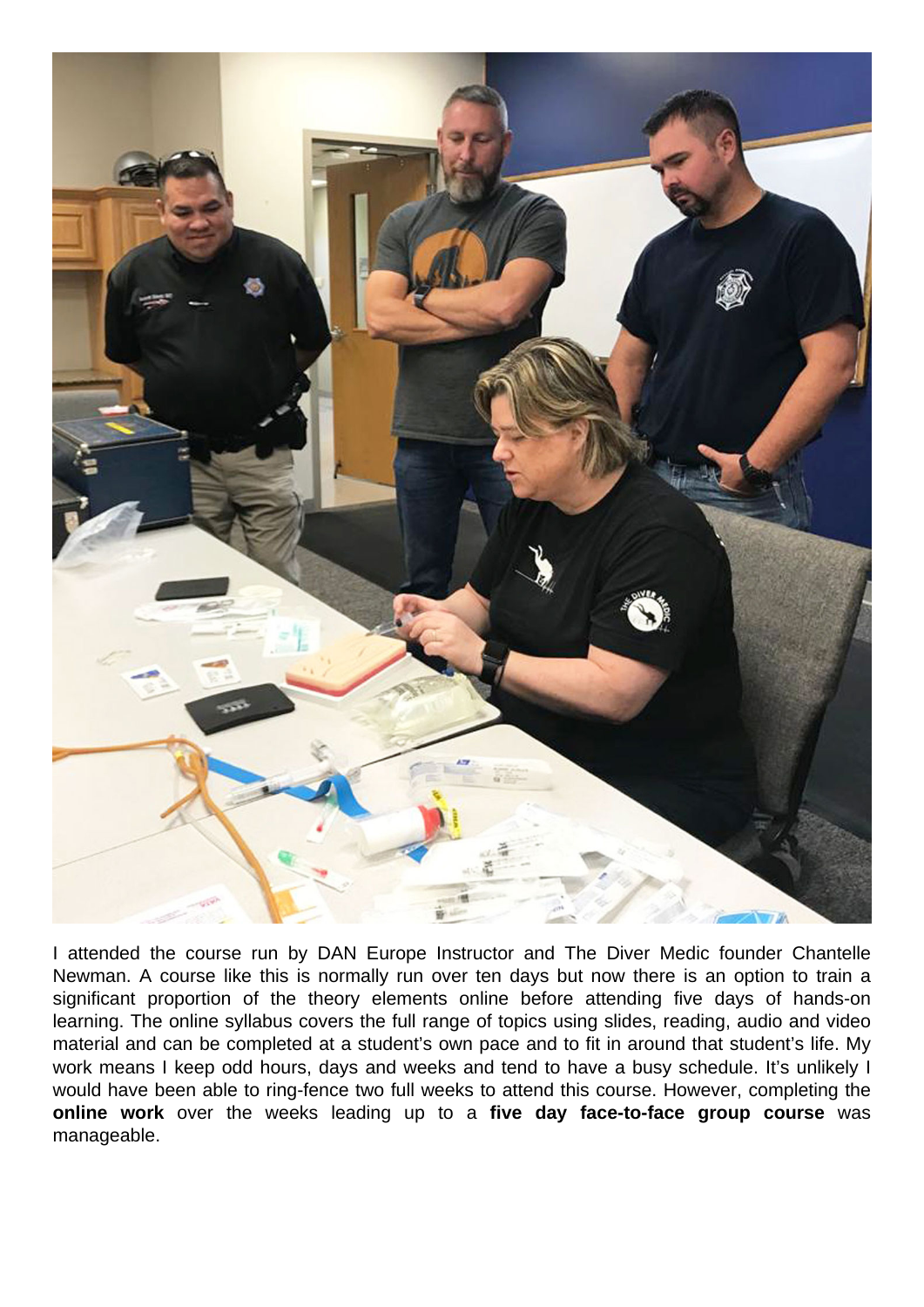A basic course may not furnish us with the skills to deal with more traumatic, complicated or specialist problems, especially if we are farther from the normal support provided by the emergency services, e.g. offshore, in a cave system or in a remote part of the world.

Although, in a post-Covid 19 world, we have become more accepting of online and virtual learning some subjects need to be taught, practiced and examined 'in the flesh'. It is essential the second week is in-person and with other students to allow everyone to ask questions, discuss differing real-world experiences and alternative viewpoints in order to allow students to build up as broad and robust a picture as possible of potential scenarios, pit-falls and solutions.

There is also the chance to practice using diagnostic equipment on real people, run through realistic scenarios and practice practical treatment methods, some on fellow students and some on medical mannequins depending on safety. This hands-on time is essential as the course is not designed to provide a theoretical level of knowledge to pass a written exam but to produce people capable of helping others in the real world.



The course, both online and practical, covers those subjects included in a basic and advanced first aid course but also delves into measuring, recording, assessing, re-assessing and interpreting the signs and symptoms of your casualty in order to conclude what the best course of action may be. These techniques include the use of equipment to monitor and test **blood glucose**, **heart rate**, **tissue oxygen saturation**, **blood pressure** and **urine**. The information gained from these methods will allow you to diagnose and treat many more problems than someone who is only first aid trained. There is also instruction on more advanced techniques and the associated equipment like **advanced airway management**, **wound dressing and splinting**, **dental problems**, **suturing**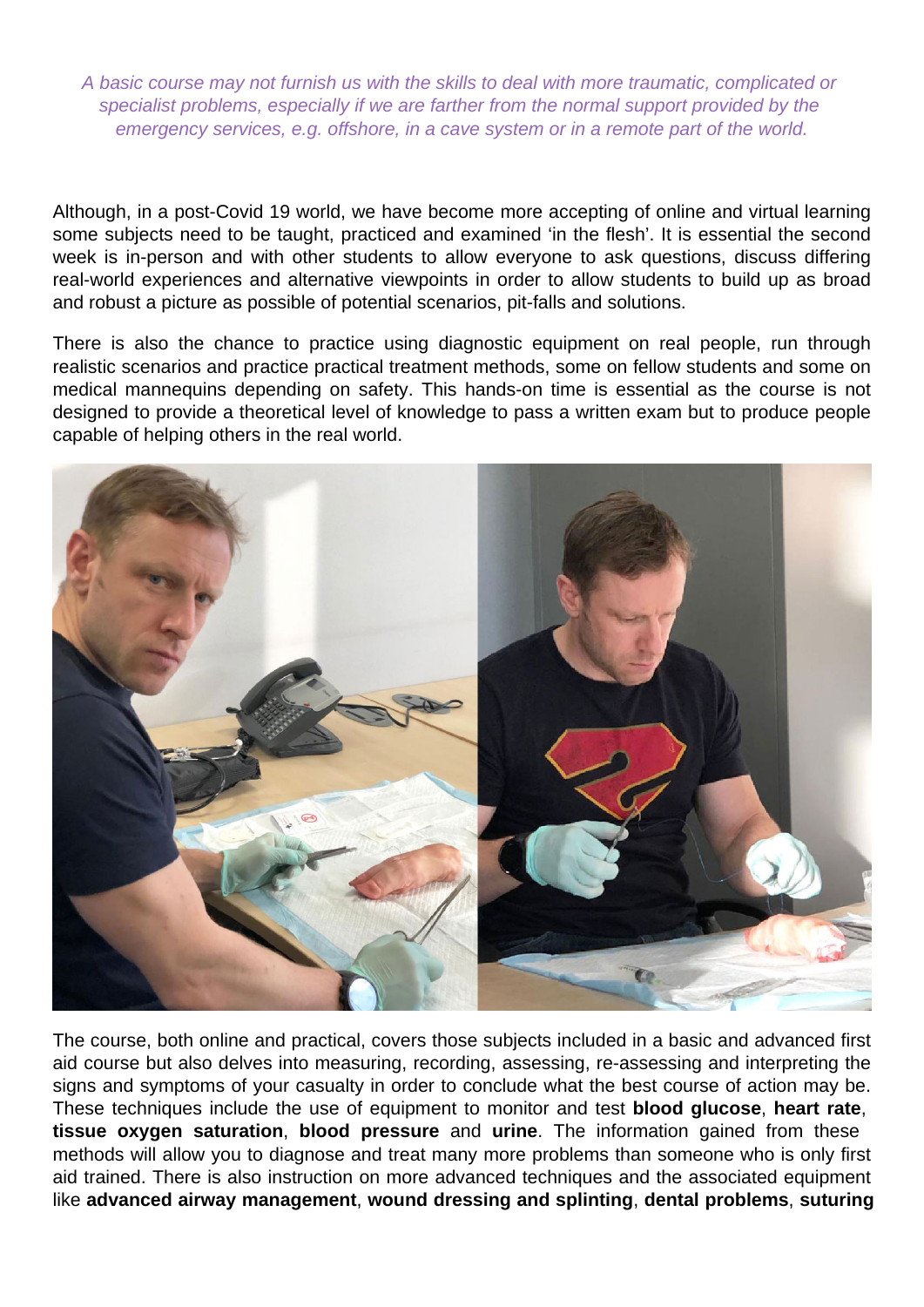(stitching), **catheterisation** and **intravenous infusion**.

### These skills can save lives where those with only first aid training may fall short.

Then there are those topics specific to divers. In reality I have found accidents around a diving trip tend to be less unusual, although not necessarily less serious, like lacerations, broken bones, dislocated joints, concussion, anaphylaxis, hypothermia, sun-stroke, heart attacks and more. I have seen more accidents happen on a boat than I have underwater. So these core medical skills are important. But unlike a standard medic we, as divers, have to be capable of dealing with these more common problems and those specific to diving.

I have already mentioned **Decompression Illness** and others could include **damage to the ears**, **sinuses**, **lungs** and **eyes** due to the pressure changes we experience, a higher risk of **drowning**, **oxygen toxicity**, **carbon monoxide** or **dioxide poisoning**. Many of these are unlikely to occur on dry land but can be relatively common in diving. The course is always being developed and updated and I've recently noticed subjects like **in-water recompression** and improvised medicine, which are useful subjects in remote locations. The updated course also includes subjects such as **children in diving**, which reflects the growing number of younger people getting involved in the sport.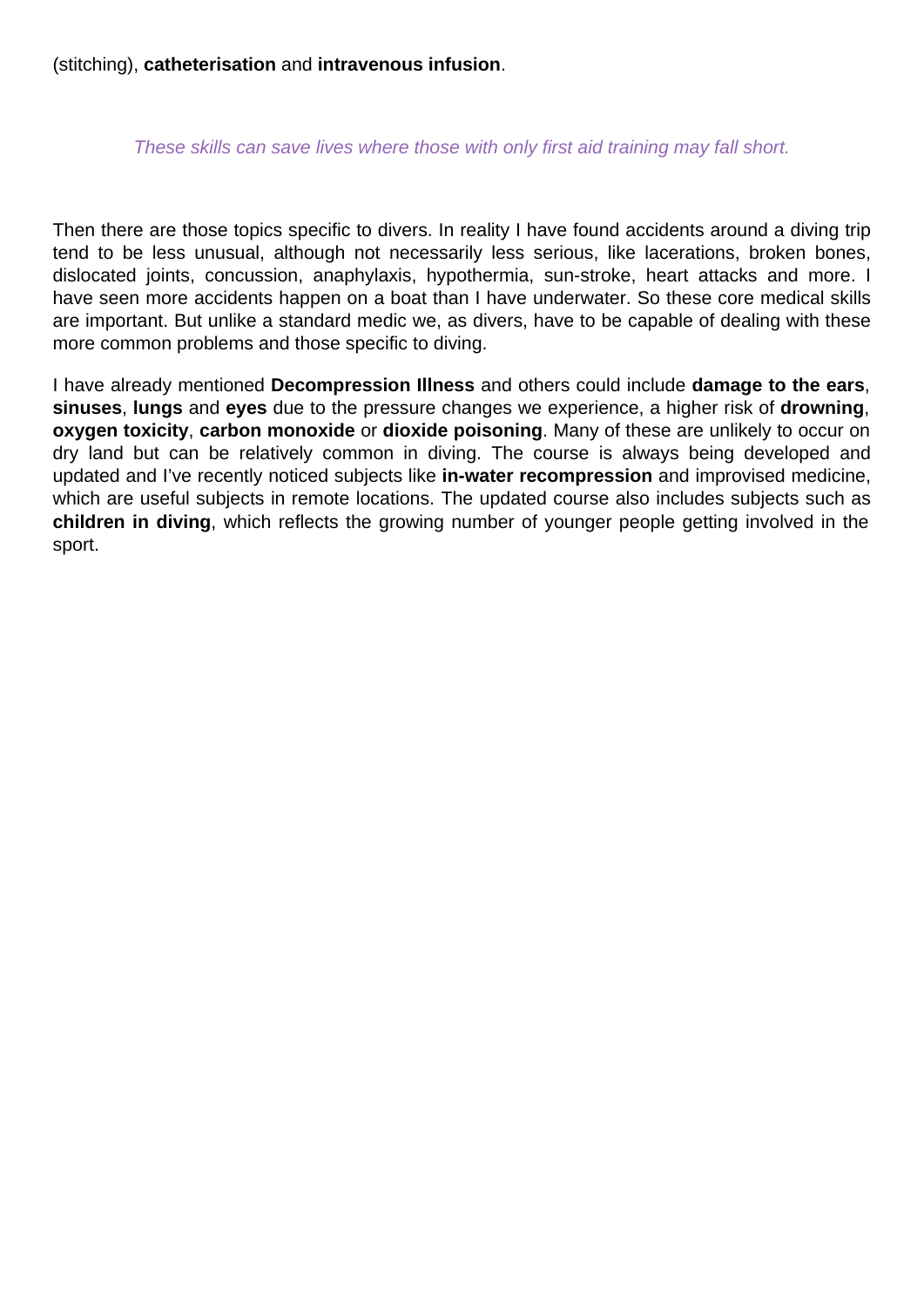

No emergency medical technician is meant to cure people. The purpose is to halt their decline, or even merely slow it down, sufficiently to get them to a hospital that has the number of professional specialists and equipment to stabilise them and begin the process of making them better. A first aid course is one that means an individual is able to provide basic skills to deal with simple issues so someone can be kept alive until the emergency services arrive. A course like the **Diver Medical Technician** provides the skills to deal with much more complicated and serious situations and provide support to a casualty for extended periods of time.

#### It is not an exaggeration to say these skills make a decisive difference in a situation that would otherwise result in a fatality.

The additional assessment and treatment skills necessary for dealing with casualties of divingspecific hazards is also something essential when diving in remote parts of the world. And this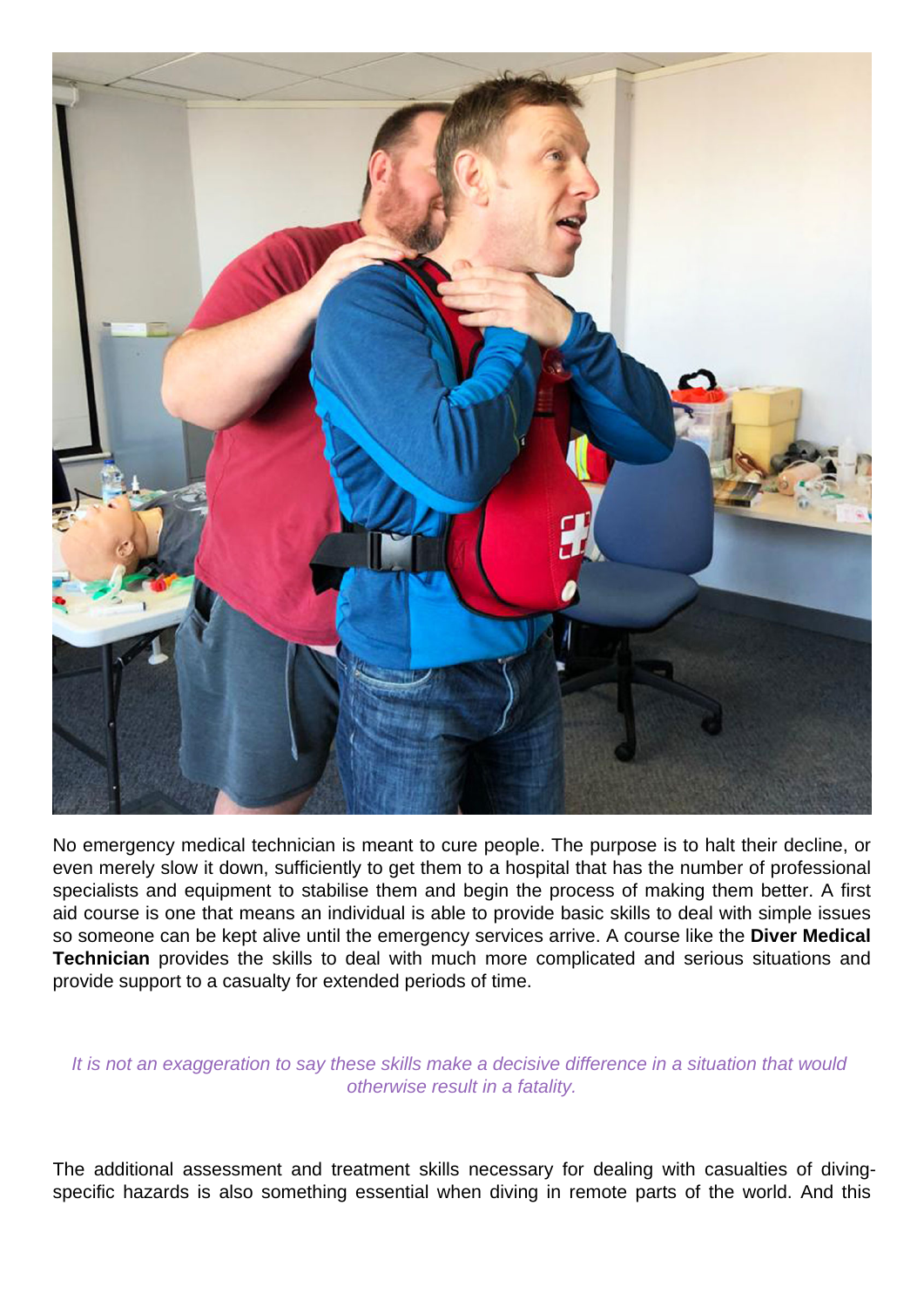remoteness need not be in an Amazonian Lake or deep in an Indonesian cave system but on a diving day boat or live-aboard that may still be many hours from professional help and involve a situation that a normal medic, untrained in hyperbaric medicine, would struggle with. It is not an exaggeration to say these skills make a decisive difference in a situation that would otherwise result in a fatality.

I first did a course like this in the British Forces, the Defence Diver Medical Technician, almost 20 years ago. Since then I have requalified every few years to maintain my certificates and my skills. It not only gives me the confidence to lend assistance where needed it gives me the skills to ensure that assistance is actually useful. A life in diving, whether as a career or hobby, is a journey full of the accumulation of knowledge. But the knowledge gained on this course could save a life.

## About the DMT Course

The Diver Medic Technician course will not teach you how to dive, it will teach you how to save

The [Diver Medic Technician](https://www.daneurope.org/en/-/diver-medical-technician-course) course is designed for all those divers who are involved in Recreational, Technical, Scientific, Military, Police, Fire and Public Safety Diving, and divers working remotely. This course provides you with the skills necessary to deal with diving emergencies. Scuba divers face different situations compared to commercial divers working in highly dangerous situations, however the accident and mortality rate amongst recreational divers is higher, and their level of medical training lower.